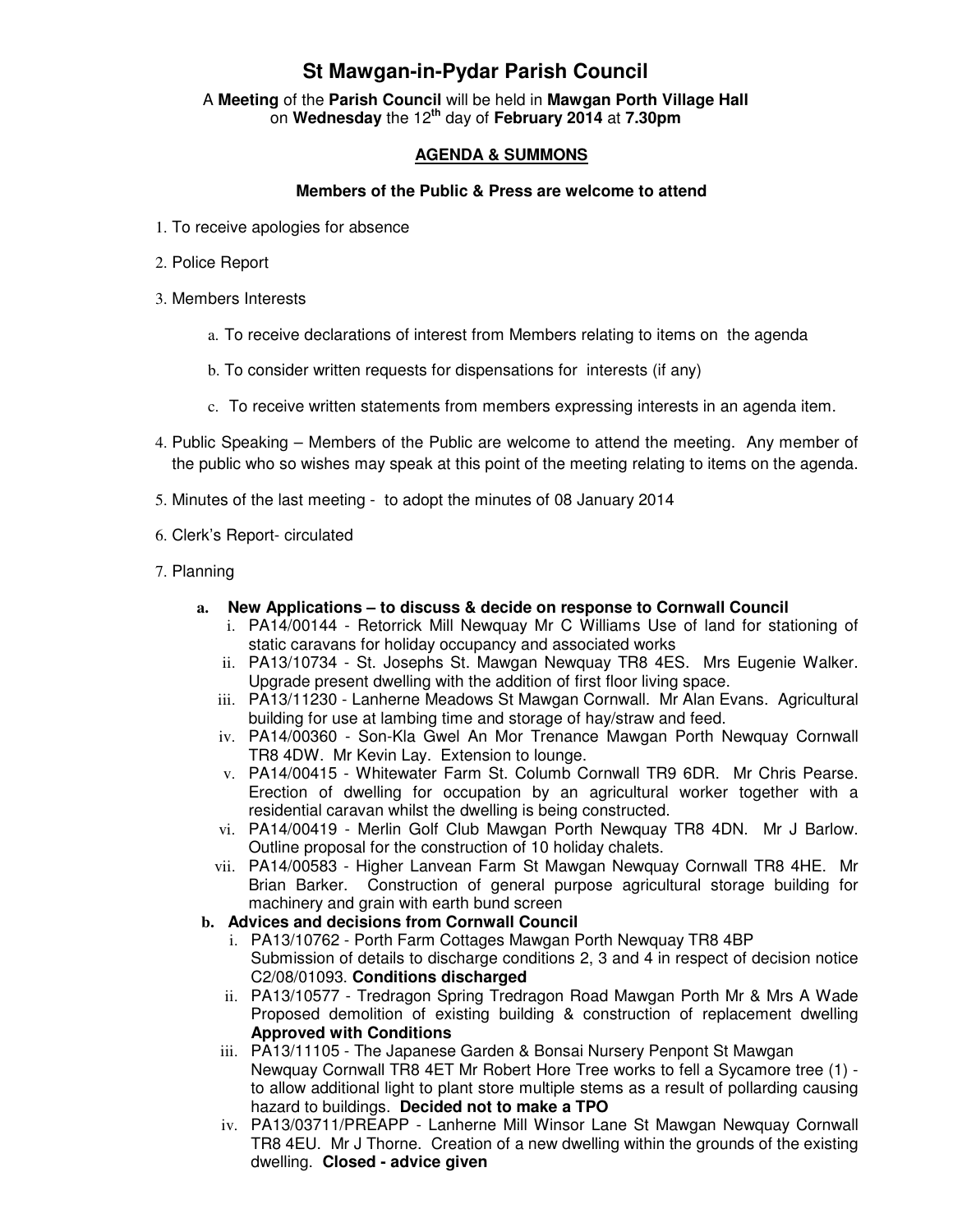- v. PA13/10127 Oceana Mawgan Porth Newquay TR8 4BT. Mr Terry Yeoman. Erection of a dwelling and temporary caravan without compliance with condition 6 (relating to non-reflective glazing to the west elevation) on decision PA12/07677 dated 28.01.2013. **Approved with conditions**
- vi. PA14/00136/PREAPP Dulce Domon Trevarrian Newquay Cornwall TR8 4AQ. Mr D Steele. Proposal to change the whole roof in to one hipped pitch roof to create a room upstairs. **Closed - advice given**
- c. To discuss Enforcement Issues To refer any new issues & updates
- d. Affordable Housing Update
- 8. Neighbourhood Planning Update
- 9. Beach & Environment:
	- a. Working Group Report February 2014 Circulated
	- b. To discuss damage to beach and possible actions required
- 10. Amenities:
	- a. Working Group Report February 2014 Circulated
- 11. Transport & Rights of Way:
	- a. Working Group Report None Received
- 12. Reports:
	- a. To receive reports from meetings MPVH Minutes of  $9<sup>th</sup>$  January 2014 Meeting Circulated
- 13. Accounts
	- a. To approve payment of accounts
- 14. Donations To consider whether to make grants / donations to local organisations
	- a) Mawgan Porth Village Hall
	- b) St Mawgan Community Hall
- 15. Correspondence for information:
	- a. CC Localism & Devolution Information Bulletin 10 January 2014
	- b. CC Council Tax Referendum Principles.
	- c. CC Weekly enforcement new reporting guidelines and form
	- d. CC Streetworks road closure Watergate Road between grid reference SW 83226 63326 and the junction of Tregurrian Hill. 10th to 14th March 2014 (0730 to 1800 hours)
	- e. CC Streetworks road closure Road from Mawgan Porth Hill to Ox Lane, Mawgan Porth, Newquay. 25th February to 14th March 2014 (24 hours weekends included)
	- f. CC Streetworks Road closure Winsor Lane, St Mawgan. 24th March to 17th April 2014 (24 hours weekends included)
	- g. Waste management in Cornwall document and email from Kenneth Rickard and Stithians PC
	- h. CALC CALC AGM  $20<sup>th</sup>$  February 2014
	- i. CALC CALC Newsletter Issue 01